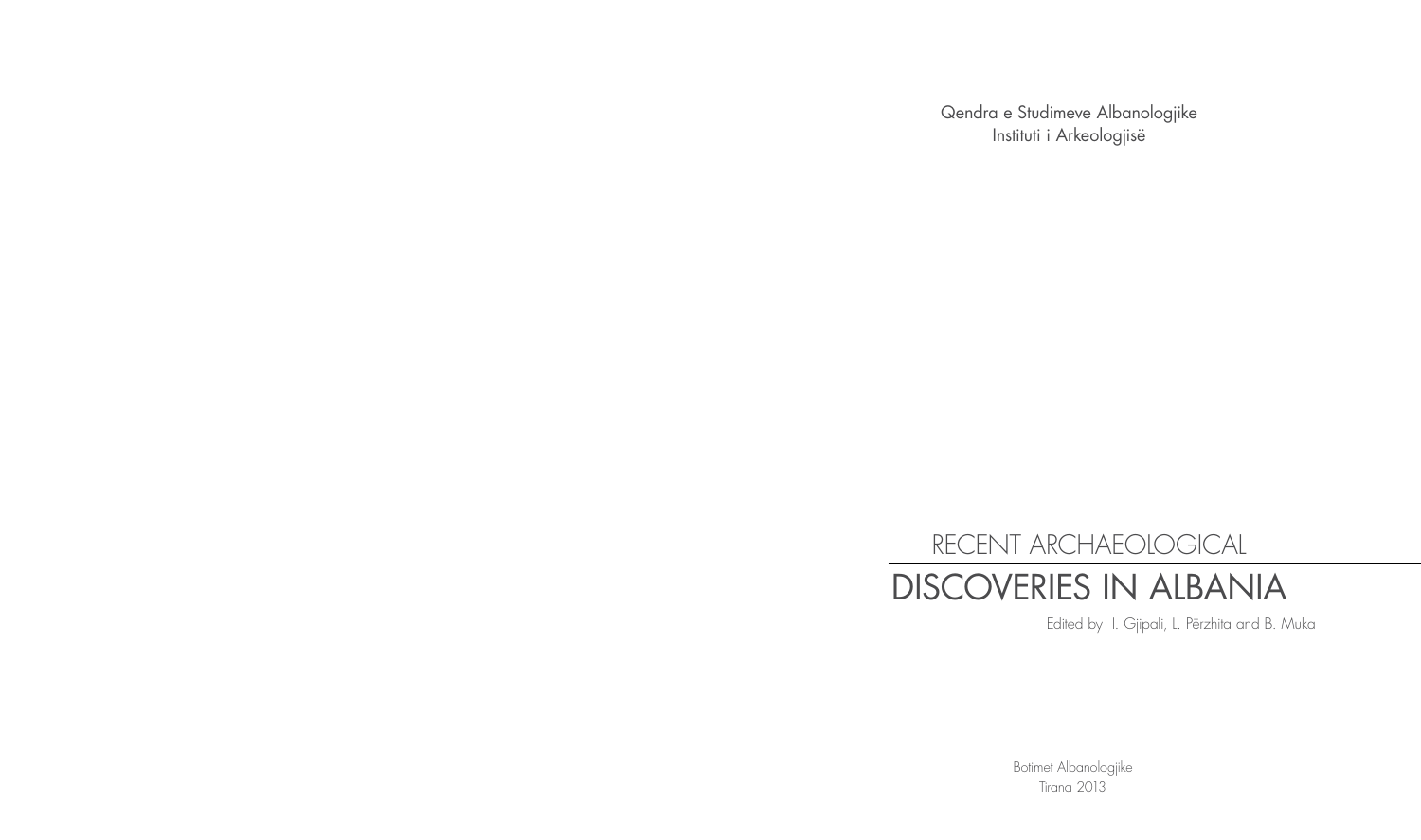Recent archaeological discoveries in Albania

Tirana 2013

Edited by Ilir Gjipali, Luan Përzhita and Belisa Muka

## I. PREHISTORY

Archaeological Research on Prehistor 1. The Palaeolithic and Mesolithic res 2. Investigations on the Early Neolithi 3. Archaeological investigations in th 4. Kallamas (P. Lera and G. Toucheas) 5. The settlement at Stillo (I. Gjipali and 6. Excavation at the Tumulus of Kame 7. Excavations at the Tumulus of Lofke 8. The necropolis of Apollonia (L. Bej 9. Maligrad: Lake Prespa (P. Lera and 10. Shala Valley: Grunas (M. L. Galaty 11. Helmets from Sofraçan (A. Bunguri)

All rights reserved. No parts of the publication may be reproduced in any form or by any means, without the prior permission of the Albanian Institute of Archaeology

Translated by Nevila Molla

Art Design: Gjergj Islami and Ana Pekmezi

Cover illustration: Handle in the form of forearm and hand, ivory, l. 11.9 cm, w. 2.3 cm, th. 1.6 cm, late 4th-early 5th century AD, Triconch Palace, Butrint, BM

© Centre for Albanian Studies Institute of Archaeology, Tirana

Copyright of Photographs: Archive of Institute of Archaeology

Recent archaeological discoveries

ISBN: 978-9928-141-16-3



| i <b>n Albania 1998 - 2013</b> (I. Gjipali) | 09 |
|---------------------------------------------|----|
|                                             |    |

| ry (I. Gjipali)                                                       | 14 |  |
|-----------------------------------------------------------------------|----|--|
| s <b>earch in Albania</b> (I. Gjipali and J. Richter) _______________ | 18 |  |
| ic Period in Albania: Vashtëmi (I. Gjipali and S. Allen) ___          |    |  |
| <b>ie region of Korça</b> (P. Lera and G. Toucheas) ______________    |    |  |
|                                                                       | 34 |  |
| nd S. Lima) <u>__________________________________</u>                 | 40 |  |
| <b>enica, Korça</b> (L. Bejko) _______________________________        | 44 |  |
| <b>end</b> (L. Bejko and J. Papadopoulos) __________________________  | 48 |  |
|                                                                       | 52 |  |
| S. Oikonomidis) <u>S. Oikonomidis</u>                                 | 58 |  |
|                                                                       | 64 |  |
|                                                                       | 68 |  |
|                                                                       |    |  |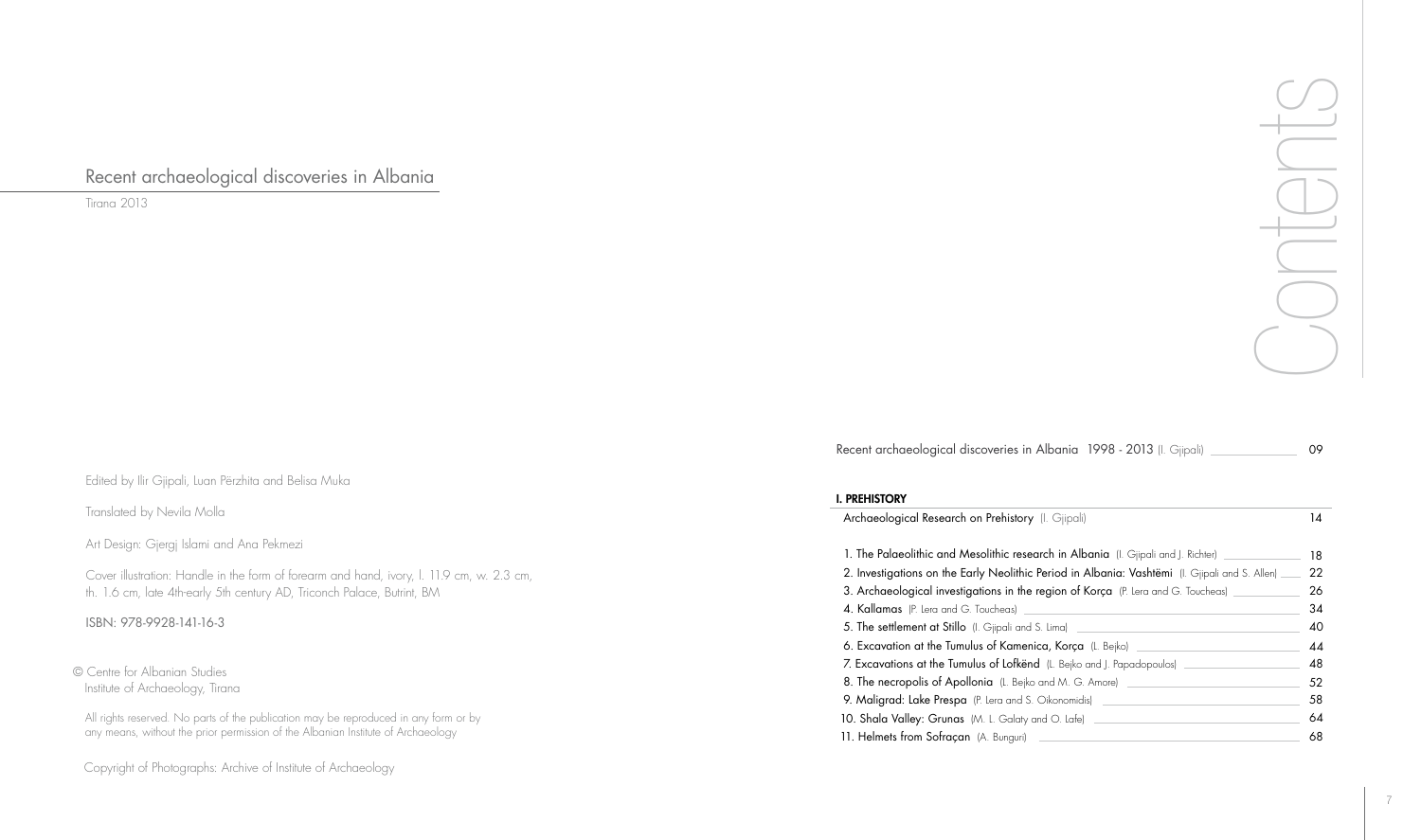## The Palaeolithic and Mesolithic Research in Albania

Recent investigations on the Palaeolithic and Mesolithic periods have furthered the research of past survey projects in several areas in southern Albania (the South-West Albania Project and the Mallakastra Regional Archaeological Project – MRAP), which have discovered a large number of sites dating to these periods. The assembled data instigated the excavation of several Palaeo lithic and Mesolithic sites, thus marking the start of systematic investigations in the early prehis tory of Albania. The Department of Prehistory of the Albanian Institute of Archaeology is currently collaborating with research institutions that offer extensive experience in this field: a long term col laborative project on the Palaeolithic and Meso lithic periods in Albania has been established with the University of Köln, Germany, under the joint leadership of I. Gjipali and J. Richter, and within the same framework, partnerships have been established with the University of Ferrara, Italy, and the University of Southampton, UK.

In the years 2012-2013 the Palaeolithic and Mesolithic project carried out excavations in sev eral regions in Albania, namely at Shën Mitër (St. Dimiter) located near Butrint in the district of Saranda, at the cave of Blaz, district of Mat, which archaeological potential had been pre viously recognised by Albanian archaeologist, and at the cave of Rrëza e Kanalit, in the Vlora bay. In collaboration with the University of South ampton, trial excavations were carried out at the cave of Pëllumbave (the doves' cave) and the cave of Hile at Lekël, district of Tepelena, while survey investigations in the valley of Langarica, district of Përmet, in partnership with specialists of the University of Ferrara, Italy, evidenced sev eral sites pertaining to periods from Palaeolithic to Iron Age.

Besides the discoveries at Shën Mitër, important Palaeolithic and Mesolithic data were recovered at Rrëza e Kanalit situated between Orikum and the village of Dukat, in the Vlora bay, which stretches in a northwest-southeast direction. The cave was first investigated as part a collabora tive project with the Butrint Foundation in 2004, when Late Mesolithic flint tools were recovered. In proximity to the location of Rrëza e Kanalit, a collapsed karstic system was discovered at mid height of the limestone massif of Cretak, in Karaburun. Trial excavation at the collapsed entrance of the cave revealed Epigravettian re mains. Given the isolation of the deposits underneath the collapse, and the previously discovered Mousterian and Upper Palaeolithic surface finds, the find-spot at Rrëza e Kanalit represents a site of potential interest for future research into the Palaeolithic period. In addition to this site, that of Treport further north has been identified.